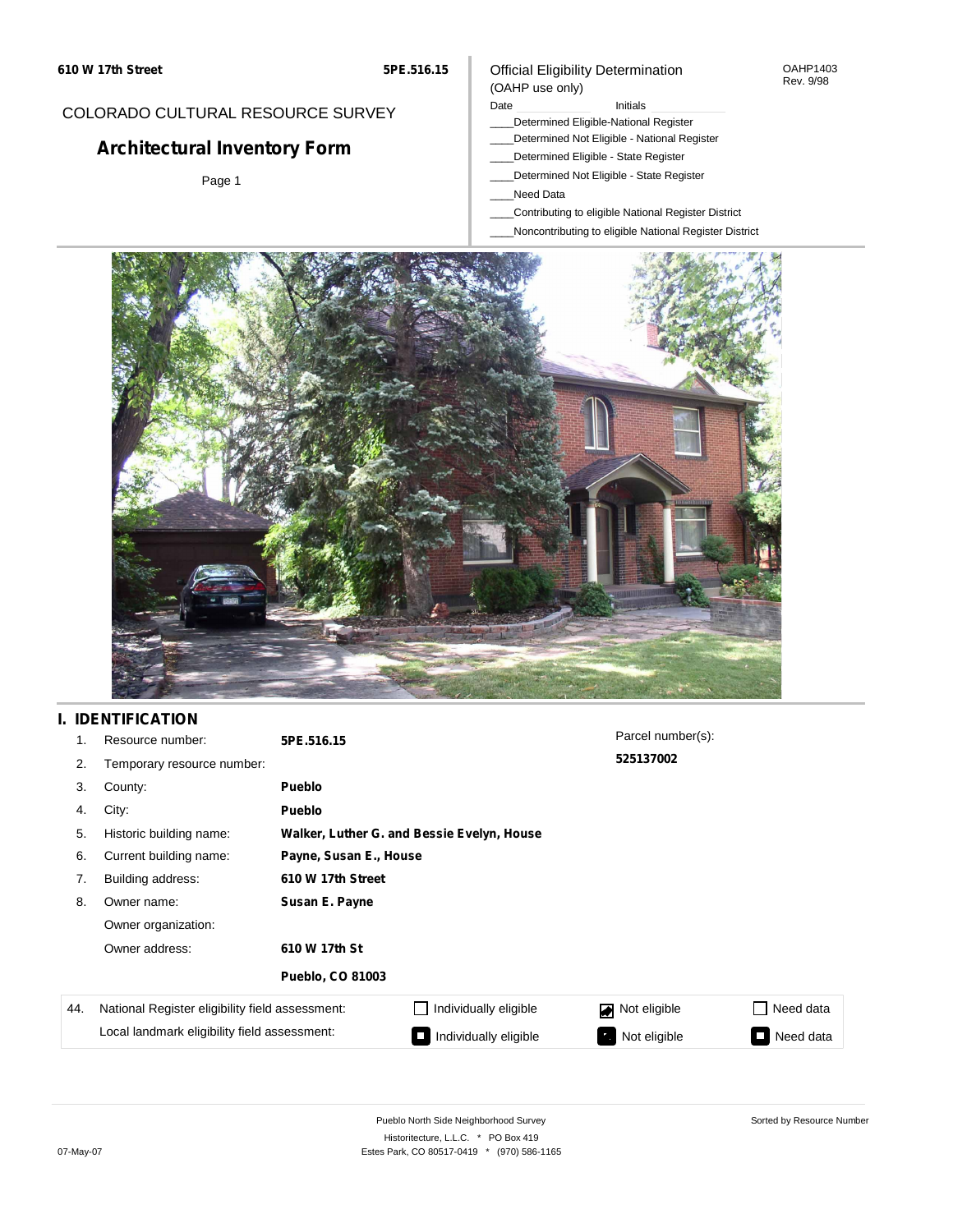Sorted by Resource Number

## **Architectural Inventory Form**

Page 2

### **II. GEOGRAPHIC INFORMATION**

| 9.  | P.M.                    | 6th |    |           | Township: |                                       | <b>20S</b> |    |           |           | Range:            | 65W |         |
|-----|-------------------------|-----|----|-----------|-----------|---------------------------------------|------------|----|-----------|-----------|-------------------|-----|---------|
|     | <b>SW</b>               | 1/4 | οf | <b>NW</b> | 1/4       | of <b>SW</b>                          | 1/4        | of | <b>NE</b> | 1/4       | of Section        |     | 25      |
|     | 10. UTM reference zone: |     |    | 13        |           |                                       |            |    |           |           |                   |     |         |
|     | Easting:                |     |    |           | 533688    |                                       |            |    |           | Northing: |                   |     | 4237017 |
| 11. | USGS quad name:         |     |    |           |           | Northeast Pueblo                      |            |    |           | Scale:    |                   |     | 7.5     |
|     | Year:                   |     |    |           | 1974)     | 1961 (Photorevised 1970 and           |            |    |           |           |                   |     |         |
|     | 12. $Lot(s)$ :          |     |    |           |           | Lots 5 and 6; Block 6                 |            |    |           |           |                   |     |         |
|     | Addition:               |     |    |           |           | <b>Bartlett &amp; Miller Addition</b> |            |    |           |           | Year of addition: |     | 1871    |

13. Boundary description and justification:

The boundary, as described above, contains but does not exceed the land historically associated with this property.

П Metes and bounds exist:

### **III. ARCHITECTURAL DESCRIPTION**

| 14. | Building plan (footprint, shape):<br>Other building plan descriptions: | <b>Rectangular Plan</b>              |                       |
|-----|------------------------------------------------------------------------|--------------------------------------|-----------------------|
| 15. | Dimensions in feet (length x width):                                   | 962 square feet                      |                       |
| 16. | Number of stories:                                                     | 2                                    |                       |
| 17. | Primary external wall material(s):                                     | <b>Brick</b>                         | Other wall materials: |
| 18. | Roof configuration:                                                    | <b>Gabled Roof/Side Gabled Roof</b>  |                       |
|     | Other roof configurations:                                             |                                      |                       |
| 19. | Primary external roof material:                                        | <b>Asphalt Roof/Composition Roof</b> |                       |
|     | Other roof materials:                                                  |                                      |                       |
| 20. | Special features:                                                      | Chimney                              |                       |
|     |                                                                        | <b>Porch</b>                         |                       |

#### 21. General architectural description:

Oriented to the north, this house rests on a concrete foundation. A red, raked-brick veneer clads the exterior walls. The window headers and sills are comprised of dark-brown, raked bricks. Windows are generally 1-over-1-light, double-hung sash, with black-painted wood frames and white-painted, aluminum-frame storm windows. Appearing in the center of the front (north) façade's second story is a round-arch opening with paired casement windows. Flanking either side of the principal doorway are small casement windows. Another casement window, with leaded glass, opens in the west side of the rear (south) elevation's first story. A small, front-gabled porch protrudes from the center of the symmetrical façade. Supporting the porch is a pair of Tuscan columns. The porch shelters the principal doorway, which opens beneath a Tudor arch. The door itself is a single-light, wood-plank door. Another doorway opens near the center of the rear elevation, beneath a small pent roof. Brown asphalt shingles cover the side-gabled roof, and brown-painted wood fascia and soffit box the shallowly overhanging eaves. Above the second-story windows on either end of the façade are small pediments with sunbeam patterns on the friezes. A brick hearth **and chimney are engaged to the west elevation.**

#### 22. Architectural style:

**Late 19th And 20th Century Revivals**

| Other architectural styles: |
|-----------------------------|
| Building type:              |

Pueblo North Side Neighborhood Survey Historitecture, L.L.C. \* PO Box 419 07-May-07 **Estes Park, CO 80517-0419** \* (970) 586-1165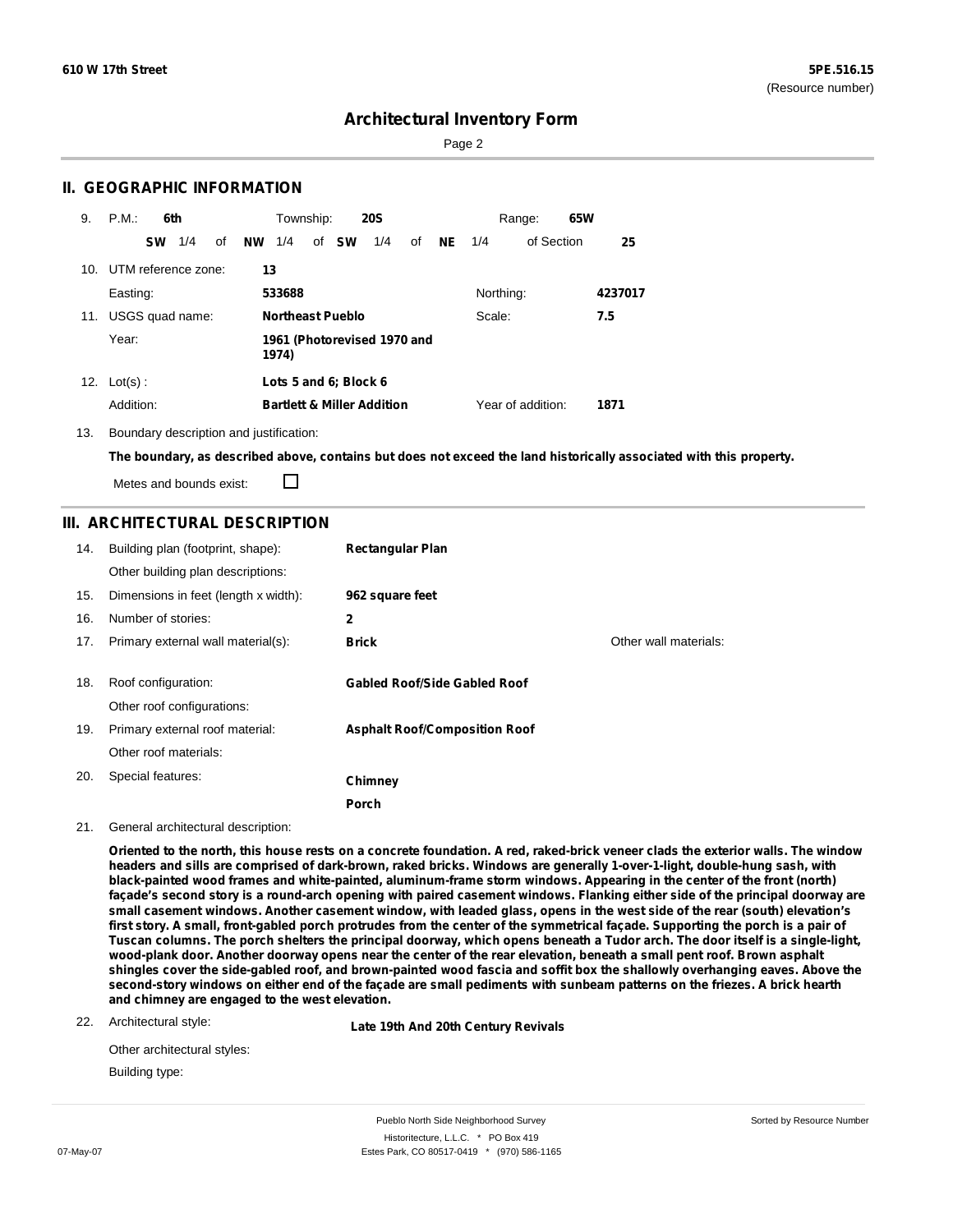Page 3

#### 23. Landscape or special setting features:

This property is located on terrain sloping downward from northeast to southwest, with an elevation of around 4,700 feet above mean sea level. The neighborhood features one- and two-story houses. Setbacks from West 17th Street are generally the same on this block. This property is situated on the south side of West 17th Street, between 1607 North Elizabeth Street to the east and 630 West 17th Street to the west. Separating the street from the sidewalk is a grass strip. A planted-grass yard, with lush, mature landscaping, covers the lot. Brick planters flank the sidewalk approaching the front door, and the back yard is terraced. **Surrounding the backyard is a wood privacy fence.**

24. Associated buildings, features or objects:

| Type:     | Garage                                                                                                                                                                                                                                                                                                                                                                                                                                                                                                                                                                     |
|-----------|----------------------------------------------------------------------------------------------------------------------------------------------------------------------------------------------------------------------------------------------------------------------------------------------------------------------------------------------------------------------------------------------------------------------------------------------------------------------------------------------------------------------------------------------------------------------------|
| Describe: | A 2-car garage is located southeast of the house. A concrete driveway connects the building to<br>West 17th Street. Cladding the exterior walls is a red-brick veneer. A brown-painted, overhead-<br>retractable garage door dominates the front (north) elevation. Windows are 6-light hopper or<br>awning, with brown-painted wood frames. A brown-painted door opens in the south end of the<br>west elevation. Brown asphalt shingles cover the hipped roof, and brown-painted wood fascia<br>and soffit box the eaves. A wood deck extends southward from the garage. |
| Type:     | Gazebo                                                                                                                                                                                                                                                                                                                                                                                                                                                                                                                                                                     |
| Describe: | A hexagonal gazebo is located west of the house. It is a wood structure with a latticework<br>railing and frieze. Wood shingles cover the bell-cast roof.                                                                                                                                                                                                                                                                                                                                                                                                                  |

### **IV. ARCHITECTURAL HISTORY**

| 25. | Date of Construction:  | Estimate:                          | Actual: | 1931                                                                                          |
|-----|------------------------|------------------------------------|---------|-----------------------------------------------------------------------------------------------|
|     | Source of Information: |                                    |         | Pueblo County Office of Tax Assessor. Property information card [internet].                   |
| 26. | Architect:             | unknown                            |         |                                                                                               |
|     | Source of information: |                                    |         |                                                                                               |
| 27. | Builder:               | unknown                            |         |                                                                                               |
|     | Source of information: |                                    |         |                                                                                               |
| 28. | Original Owner:        | Luther G. and Bessie Evelyn Walker |         |                                                                                               |
|     | Source of information: | Co, consulted 1886 through 2003.   |         | Pueblo City Directory. Pueblo, Co.; Salt Lake City; Kansas City, Mo.; and others: R.L. Polk & |

29. Construction history:

According to Pueblo County Tax Assessor records, this building was constructed in 1931. An analysis of the style, materials, and historical records corroborates this date. The only notable alteration has been the installation of storm windows, which **appears to date to after 1990.**

30. Location: **original** Date of move(s):

### **V. HISTORICAL ASSOCIATIONS**

|     | 31. Original use(s): | <b>Single Dwelling</b> |
|-----|----------------------|------------------------|
| 32. | Intermediate use(s): | <b>Single Dwelling</b> |
|     | 33. Current use(s):  | <b>Single Dwelling</b> |
|     | 34. Site type(s):    | <b>Residence</b>       |

35. Historical background:

The first owners and residents of this house, constructed in 1931, were Luther G. Walker and wife, Bessie Evelyn Walker. Luther was born in Illinois around 1868. Bessie was born on December 2, 1872, in Norkford County, Ontario, Canada. They married in 1894 and had two children: Grant E. Walker and Ruth W. Burdick. Luther was an automobile salesman, apparently managing a dealership. He died in 1933. Ruth, however, continued to reside here until shortly before her own death, on October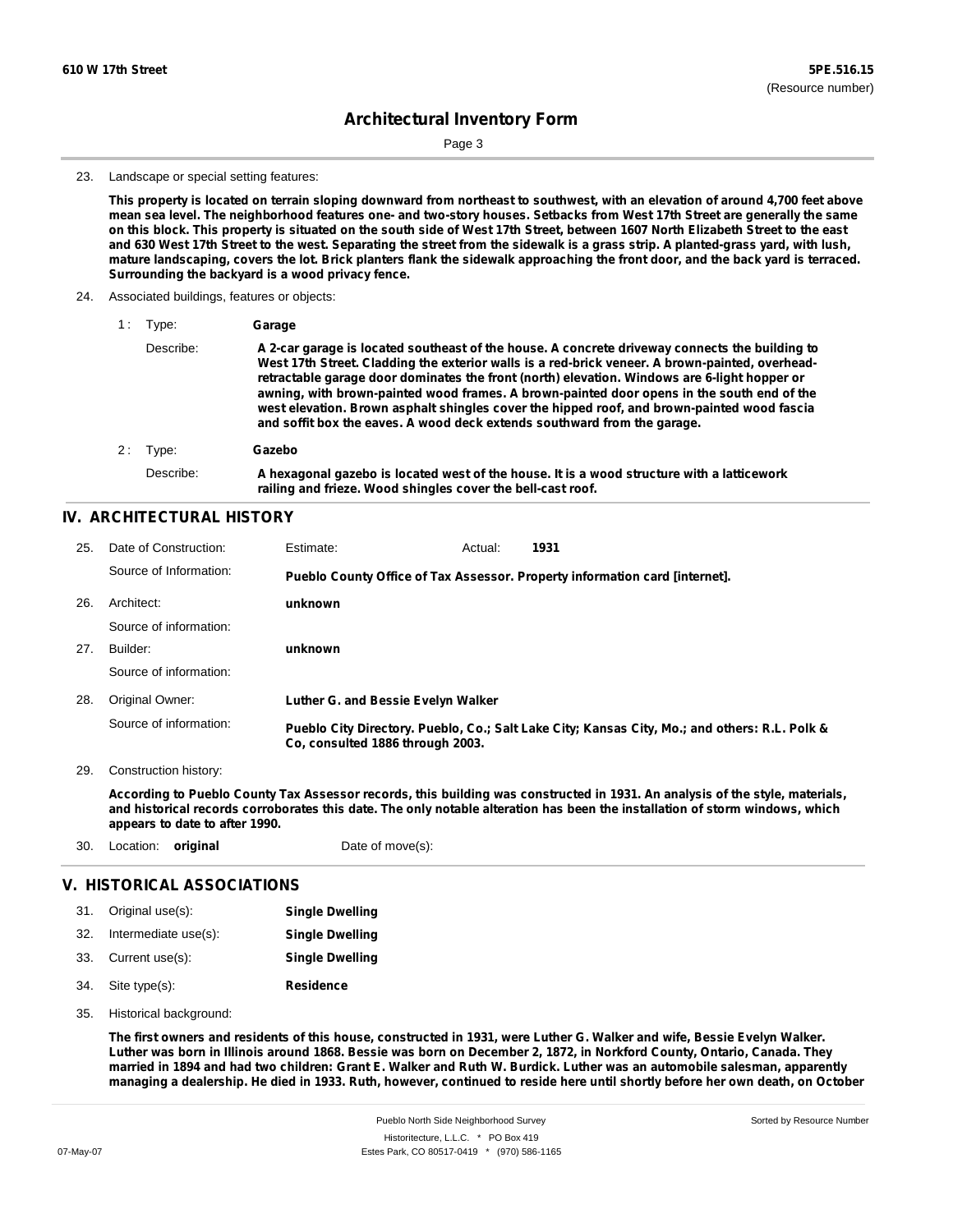Page 4

#### **26, 1967.**

Richard C. and Terry W. Olshock purchased this property in 1981, selling it in 1984 to Charles S. and Jo Ellen Anderson. Wayne F. and Susan E. Payne acquired the house and lot from the Andersons in 1985. Wayne Payne quite claimed his share of the **property to Susan Payne in 2002. She remains the current owner and resident.**

**Pueblo County Office of Tax Assessor. Property information card [internet].**

**Pueblo City Directory. Pueblo, Co.; Salt Lake City; Kansas City, Mo.; and others: R.L. Polk & Co, consulted 1886 through 2003.**

**Sanborn Fire Insurance Maps (for Pueblo, Colorado). New York: Sanborn Map and Publishing Co., 1883, 1886, 1889, 1893, 1904-05, 1904-51, and 1904-52.**

**"Walker (Bessie Evelyn)" [obituary]. Pueblo Chieftain, 27 October 1967, p. 13A.**

**U.S. Census of 1920. Precinct 33, Pueblo, Pueblo County, Colorado. Sheet 12B.**

**Munch, J. Colorado Cultural Resource Survey, Architectural/Historical Component Form (no. 618), August 1981.**

<sup>36.</sup> Sources of information: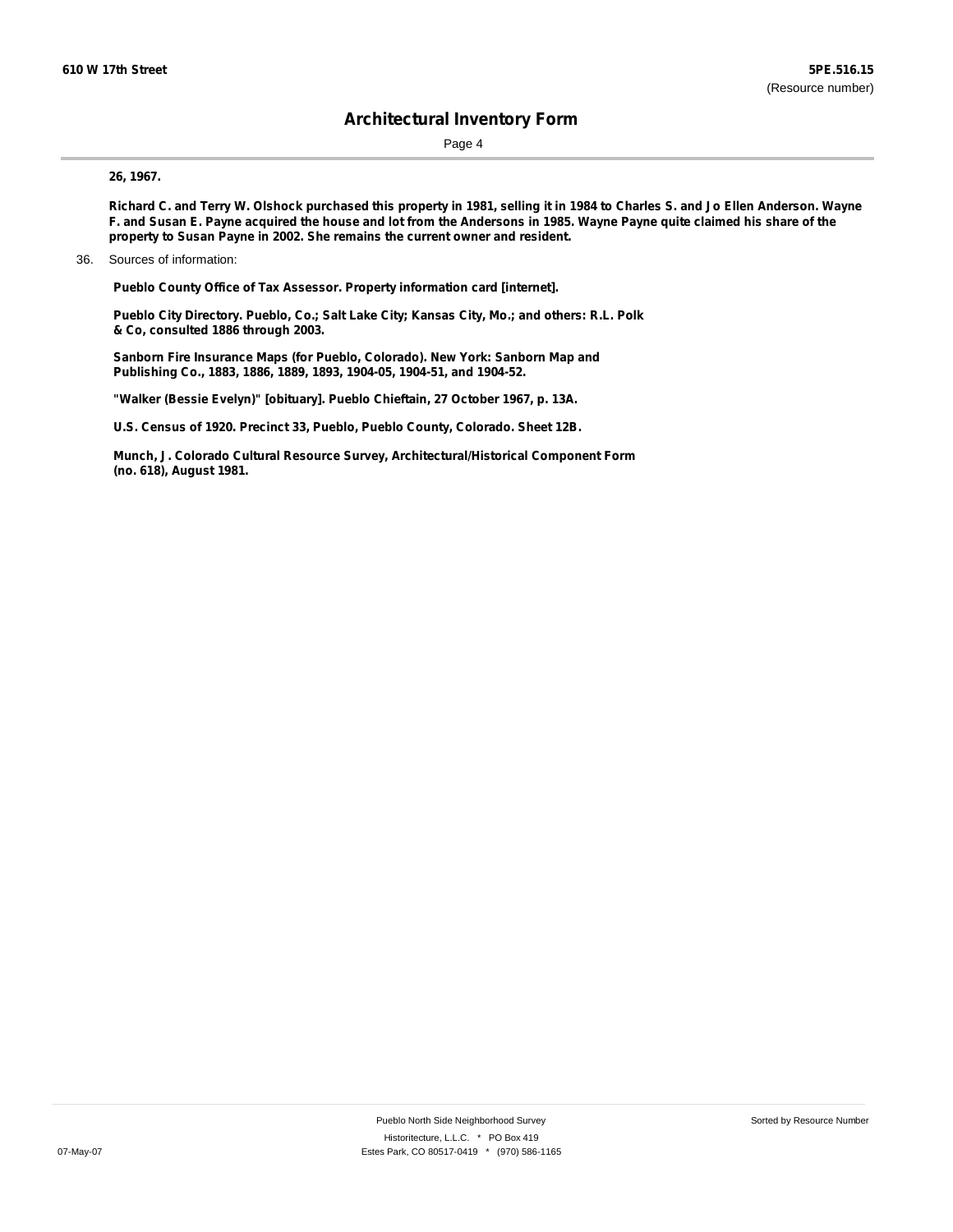Sorted by Resource Number

# **Architectural Inventory Form**

Page 5

|     | <b>VI. SIGNIFICANCE</b>                                                                                                                                                                                                                                                               |
|-----|---------------------------------------------------------------------------------------------------------------------------------------------------------------------------------------------------------------------------------------------------------------------------------------|
| 37. | Local landmark designation:<br>Yes $\Box$<br>No<br><b>PA</b>                                                                                                                                                                                                                          |
|     | Designation authority:                                                                                                                                                                                                                                                                |
|     | Date of designation:                                                                                                                                                                                                                                                                  |
| 38. | Applicable National Register criteria:                                                                                                                                                                                                                                                |
|     | A. Associated with events that have made a significant contribution to the broad pattern of our history.                                                                                                                                                                              |
|     | B. Associated with the lives of persons significant in our past.<br>ΙI                                                                                                                                                                                                                |
|     | C. Embodies the distinctive characteristics of a type, period, or method of construction, or represents the work<br>◙<br>of a master, or that possess high artistic values, or represents a significant and distinguished entity whose<br>components may lack individual distinction. |
|     | D. Has yielded, or may be likely to yield, information important in history or prehistory.                                                                                                                                                                                            |
|     | Qualifies under Criteria Considerations A through G (see manual).                                                                                                                                                                                                                     |
|     | Does not meet any of the above National Register criteria.                                                                                                                                                                                                                            |
|     | <b>Pueblo Standards for Designation:</b>                                                                                                                                                                                                                                              |
|     | <u>1a. History</u>                                                                                                                                                                                                                                                                    |
|     | Have direct association with the historical development of the city, state, or nation; or<br>$\mathbf{r}_\perp$                                                                                                                                                                       |
|     | <u>1b. History</u>                                                                                                                                                                                                                                                                    |
|     | Be the site of a significant historic event; or                                                                                                                                                                                                                                       |
|     | 1c. History<br>Have direct and substantial association with a person or group of persons who had influence on society.<br>$\Box$                                                                                                                                                      |
|     | 2a. Architecture                                                                                                                                                                                                                                                                      |
|     | Embody distinguishing characteristics of an architectural style or type; or<br>$\Box$                                                                                                                                                                                                 |
|     | 2b. Architecture                                                                                                                                                                                                                                                                      |
|     | Be a significant example of the work of a recognized architect or master builder, or<br>$\overline{\phantom{a}}$                                                                                                                                                                      |
|     | 2c. Architecture                                                                                                                                                                                                                                                                      |
|     | Contain elements of architectural design, engineering, materials, craftsmanship, or artistic merit which represent a<br>О<br>significant or influential innovation;                                                                                                                   |
|     | 2d. Architecture                                                                                                                                                                                                                                                                      |
|     | Portray the environment of a group of people or physical development of an area of the city in an era of history<br>$\Box$<br>characterized by a distinctive architectural style.                                                                                                     |
|     | 3a. Geography                                                                                                                                                                                                                                                                         |
|     | Have a prominent location or be an established, familiar, and orienting visual feature of the contemporary city, or                                                                                                                                                                   |
|     | 3b. Geography                                                                                                                                                                                                                                                                         |
|     | Promote understanding and appreciation of Pueblo's environment by means of distinctive physical characteristics<br>$\overline{\phantom{a}}$<br>or rarity; or                                                                                                                          |
|     | 3c. Geography                                                                                                                                                                                                                                                                         |
|     | Make a special contribution to Pueblo's distinctive character.<br>$\mathcal{L}_{\mathcal{A}}$                                                                                                                                                                                         |
|     | Not Applicable                                                                                                                                                                                                                                                                        |
|     | Does not meet any of the above Pueblo landmark criteria.<br>$\overline{\phantom{a}}$                                                                                                                                                                                                  |
| 39. | Area(s) of Significance:<br><b>Architecture</b>                                                                                                                                                                                                                                       |
| 40. | Period of Significance:<br>1931                                                                                                                                                                                                                                                       |
| 41. | National:<br>Level of significance:<br>State<br>Local<br>$\overline{\phantom{a}}$                                                                                                                                                                                                     |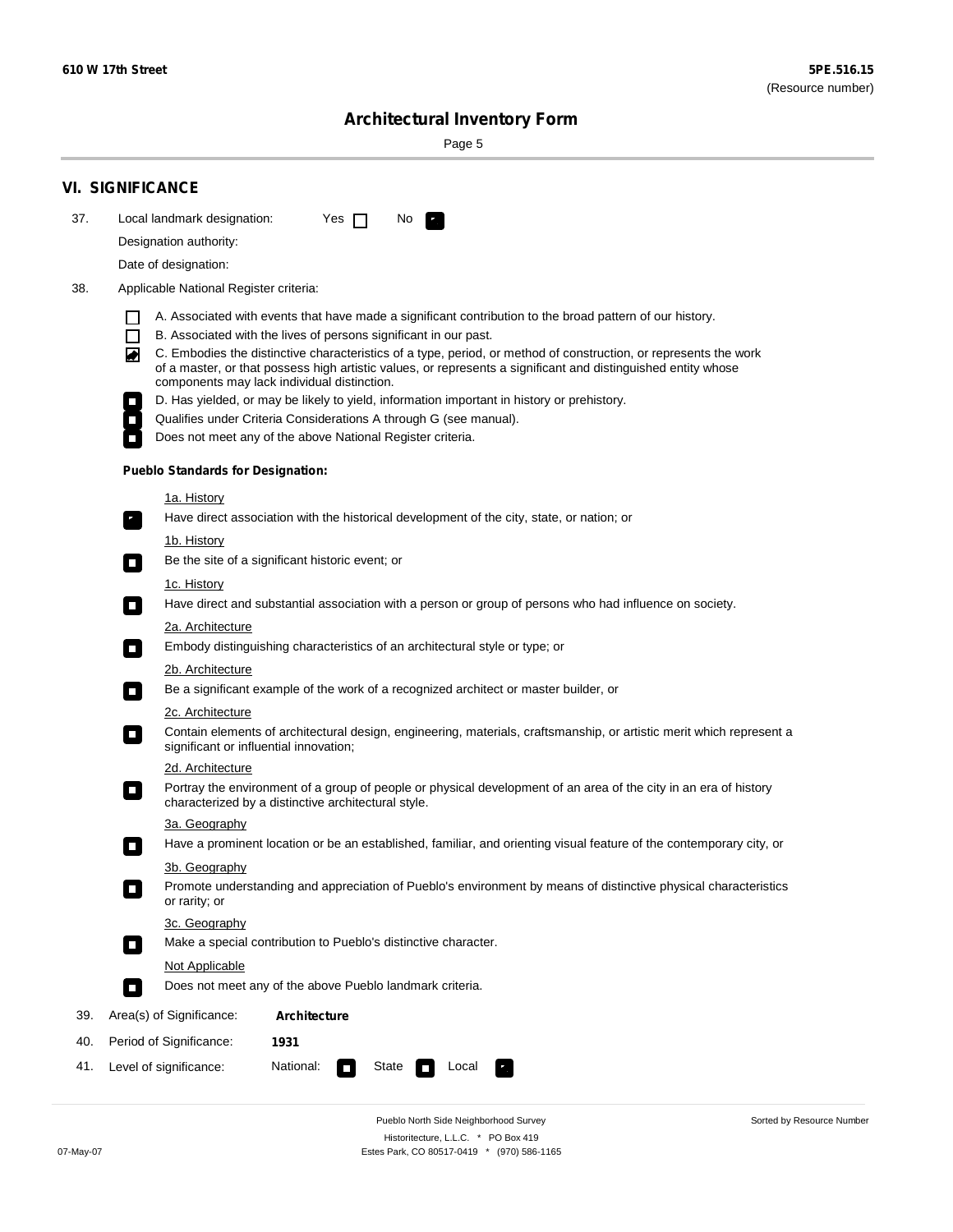Page 6

#### 42. Statement of significance:

This property is historically significant under Pueblo Local Landmark criterion 1A for its association with the development of Pueblo's North Side Neighborhood in 20th century, when the city's professional and entrepreneurial class moved northward to construct large homes, like this one, in the latest contemporary suburban styles. As well, the house is architecturally significant under National Register criterion C (Pueblo Local Landmark criterion 2A) as an example of a Late-19th and 20th Century Revival style. However, the levels of architectural and historical significance, combined with physical integrity, are not to the extent that this property would qualify for individual listing in the National Register of Historic Places or the Colorado State Register of Historic Properties, or as a City of Pueblo Landmark. It is a contributing resource within any **potential historic district.**

43. Assessment of historic physical integrity related to significance:

Constructed in 1931, this house exhibits a high level of physical integrity relative to the seven aspects of integrity as defined by the National Park Service and the Colorado Historical Society: location, setting, design, materials, workmanship, feeling, **and association. The only notable alteration has been the installation of storm windows.**

### **VII. NATIONAL REGISTER ELIGIBILITY ASSESSMENT**

| 44. |          | National Register eligibility field assessment:                                                       |  |                    | Individually eligible        | Not eligible | $\Box$ Need data |
|-----|----------|-------------------------------------------------------------------------------------------------------|--|--------------------|------------------------------|--------------|------------------|
|     |          | Local landmark eligibility field assessment:                                                          |  |                    | $\Box$ Individually eligible | Not eligible | $\Box$ Need data |
| 45. |          | Is there National Register district potential?                                                        |  | Yes $\blacksquare$ | No $\Box$                    |              |                  |
|     | Discuss: | Pueblo's North Side Neighborhood represents the evolution of the city's professional middle and upper |  |                    |                              |              |                  |

**classes. Its diversity of architectural styles and forms directly represents the city's changing economic and cultural climates. As well, the neighborhood is distinctive because it appears to have evolved independently of the area's dominant industry, steel manufacturing.**

Yes

Yes **not** Not N/A

Non<sub>d</sub> N/A

If there is National Register district potential, is this building contributing:

46. If the building is in existing National Register district, is it contributing:

### **VIII. RECORDING INFORMATION**

| 47. | Photograph numbers): | <b>CD-ROM Photo Disc: North Side Photos</b><br>File Name(s): 17thstw610                                                       |
|-----|----------------------|-------------------------------------------------------------------------------------------------------------------------------|
|     | Negatives filed at:  | <b>Special Collections</b><br><b>Robert Hoag Rawlings Public Library</b><br>100 East Abriendo Avenue<br>Pueblo, CO 81004-4290 |
| 48. | Report title:        | <b>Pueblo North Side Neighborhood Survey</b>                                                                                  |
| 49. | $Date(s)$ :          | 07/25/05                                                                                                                      |
| 50. | Recorder(s):         | <b>Adam Thomas</b>                                                                                                            |
| 51. | Organization:        | Historitecture, L.L.C.                                                                                                        |
| 52. | Address:             | <b>PO Box 419</b>                                                                                                             |
|     |                      | Estes Park, CO 80517-0419                                                                                                     |
| 53. | Phone number(s):     | (970) 586-1165                                                                                                                |
|     |                      |                                                                                                                               |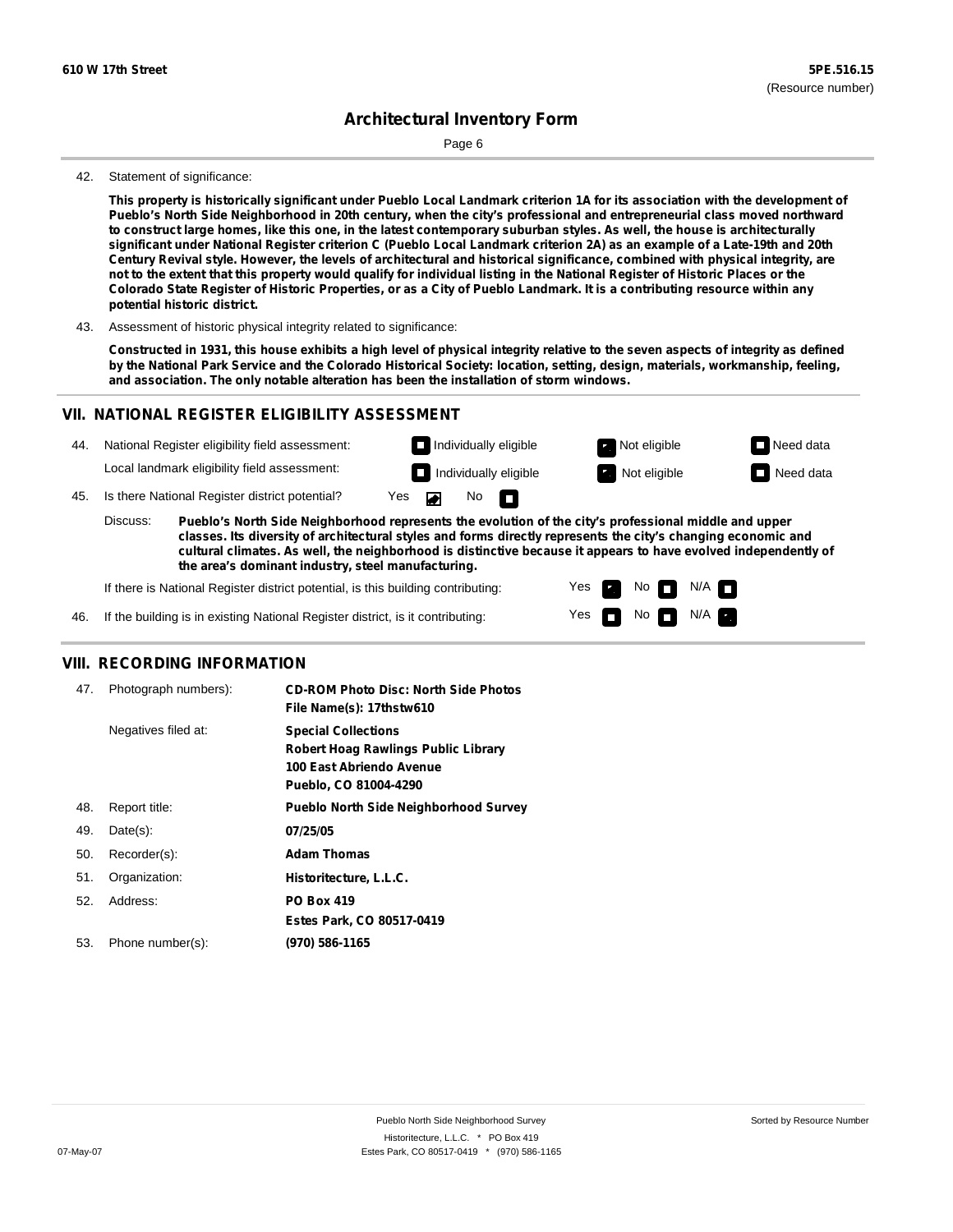Page 7